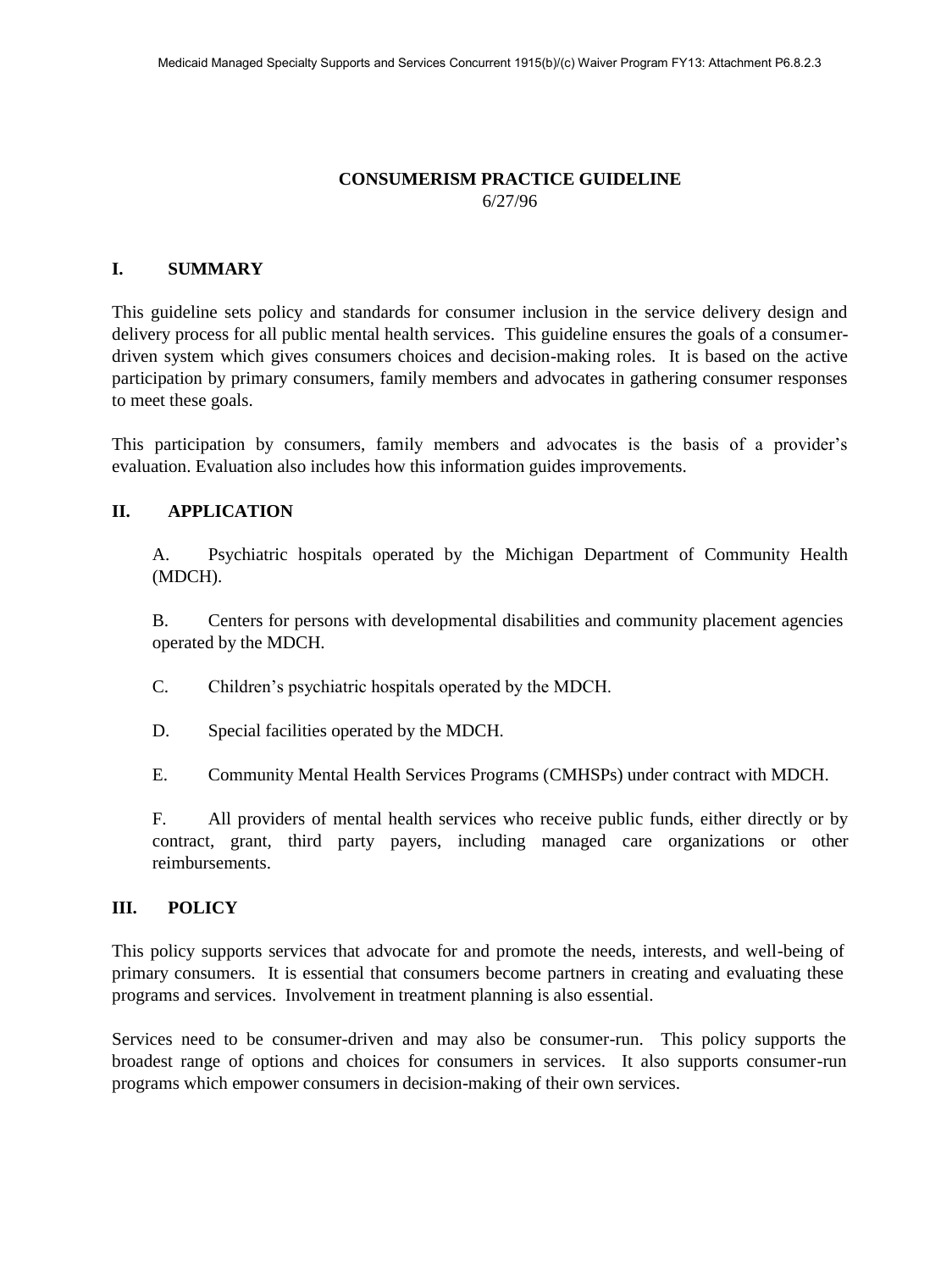All consumers need opportunities and choices to reach their fullest potential and live independently. They also have the rights to be included and involved in all aspects of society.

Accommodations shall be made available and tailored to the needs of consumers as specified by consumers for their full and active participation as required by this guideline.

## **IV. DEFINITIONS**

**Informed Choice:** means that an individual receives information and understands his or her options.

**Primary Consumer:** means an individual who receives services from the Michigan Department of Community Health or a Community Mental Health Services Program. It also means a person who has received the equivalent mental health services from the private sector.

**Consumerism:** means active promotion of the interests, service needs, and rights of mental health consumers.

**Consumer-Driven:** means any program or service focused and directed by participation from consumers.

**Consumer-Run:** refers to any program or service operated and controlled exclusively by consumers.

**Family Member:** means a parent, stepparent, spouse, sibling, child, or grandparent of a primary consumer. It is also any individual upon whom a primary consumer depends for 50 percent or more of his or her financial support.

**Minor:** means an individual under the age of 18 years.

**Family Centered Services:** means services for families with minors which emphasize family needs and desires with goals and outcomes defined. Services are based on families' strengths and competencies with active participation in decision-making roles.

**Person-Centered Planning:** means the process for planning and supporting the individual receiving services. It builds upon the individual's capacity to engage in activities that promote community life. It honors the individual's preferences, choices, and abilities.

**Person-First Language:** refers to a person first before any description of disability.

**Recovery:** means the process of personal change in developing a life of purpose, hope, and contribution. The emphasis is on abilities and potentials. Recovery includes positive expectations for all consumers. Learning self-responsibility is a major element to recovery.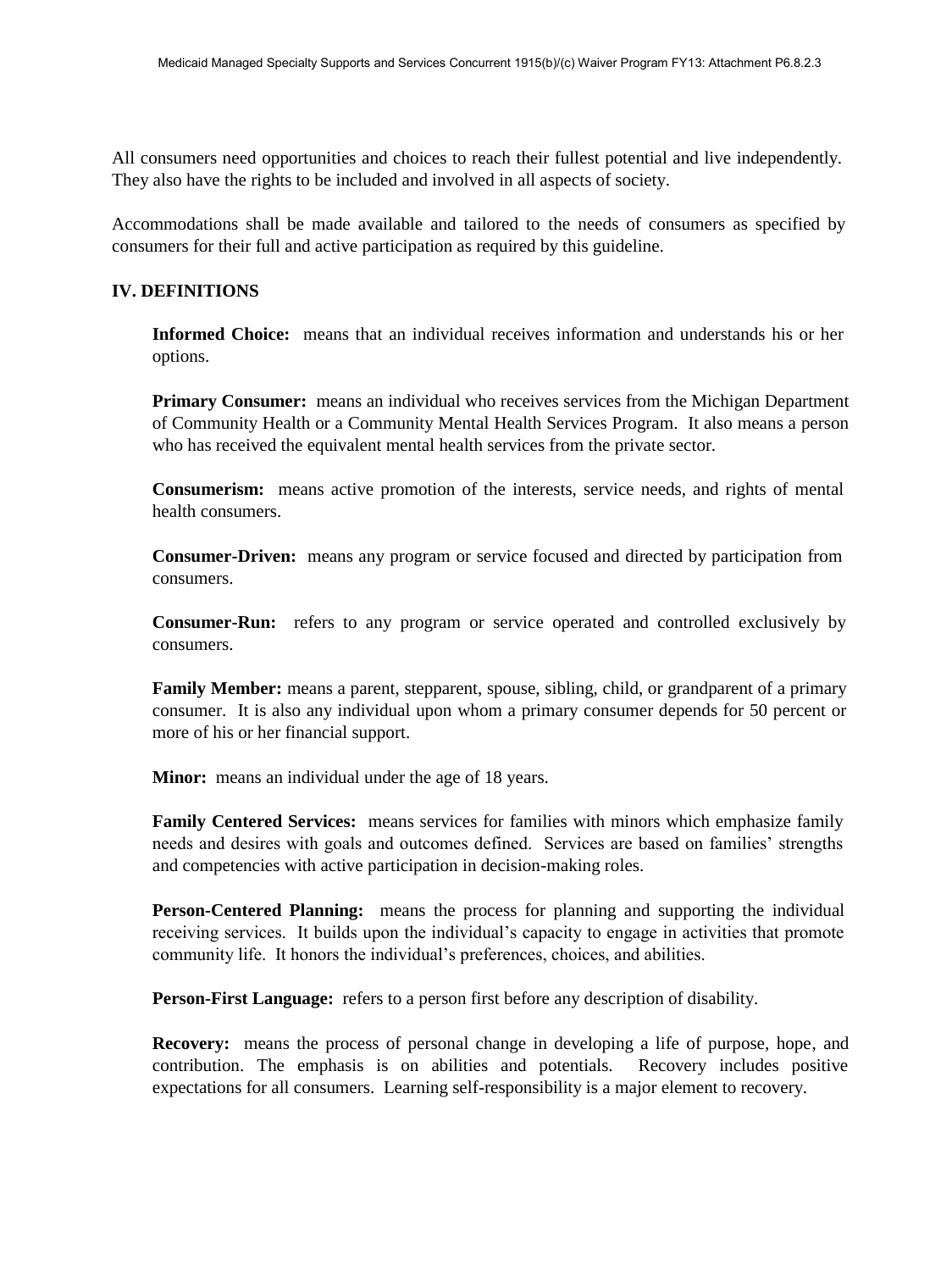## **V. STANDARDS**

A. All services shall be designed to include ways to accomplish each of these standards.

1 "Person-First Language" shall be utilized in all publications, formal communications, and daily discussions.

2 Provide informed choice through information about available options.

3 Respond to an individual's ethnic and cultural diversities. This includes the availability of staff and services that reflect the ethnic and cultural makeup of the service area. Interpreters needed in communicating with non-English and limited-English-speaking persons shall be provided.

4 Promote the efforts and achievements of consumers through special recognition of consumers.

5 Through customer satisfaction surveys and other appropriate consumer related methods, gather ideas and responses from consumers concerning their experiences with services.

6 Involve consumers and family members in evaluating the quality and effectiveness of service. Administrative mechanisms used to establish service must also be evaluated. The evaluation is based upon what is important to consumers, as reported in customer satisfaction surveys.

7 Advance the employment of consumers within the mental health system and in the community at all levels of positions, including mental health service provision roles.

B. Services, programs, and contracts concerning persons with mental illness and related disorders shall actively strive to accomplish these goals.

1 Provide information to reduce the stigma of mental illness that exists within communities, service agencies, and among consumers.

2 Create environments for all consumers in which the process of "recovery" can occur. This is shown by an expressed awareness of recovery by consumers and staff.

3 Provide basic information about mental illness, recovery, and wellness to consumers and the public.

C. Services, programs, and contracts concerning persons with developmental disabilities shall be based upon these elements.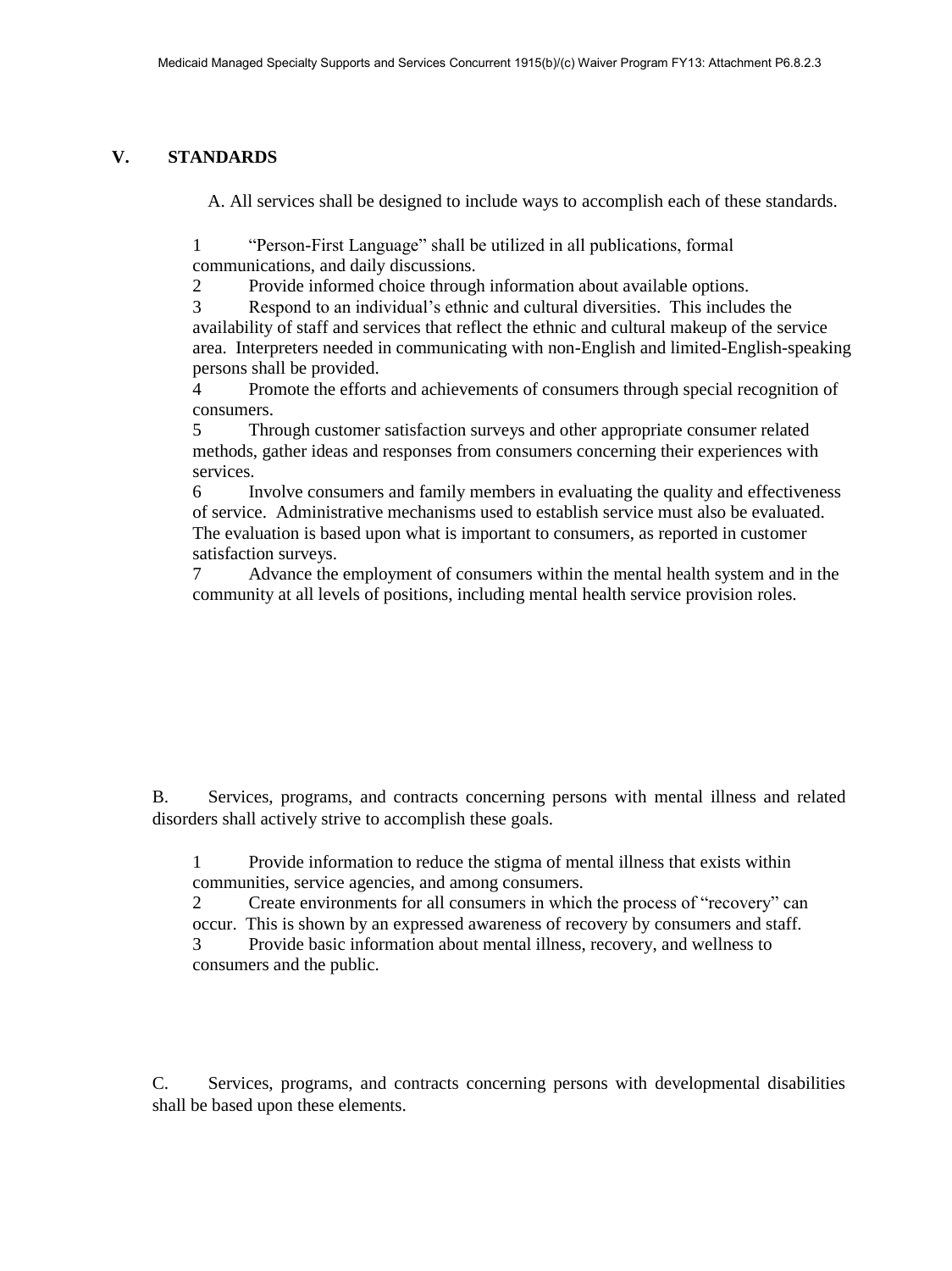1 Provide personal preferences and meaningful choices with consumers in control over the choice of services and supports.

2 Through educational strategies: promote inclusion, both personal and in the community; strive to relieve disabling circumstances; actively work to prevent occurrence of increased disability; and promote individuals in exercising their abilities to their highest potentials.

3 Provide roles for consumers to make decisions in polices, programs, and services that affect their lives including person-centered planning processes.

D. Services, programs, and contracts concerning minors and their families shall be based upon these elements:

1 Services shall be delivered in a family-centered approach, implementing comprehensive services that address the needs of the minor and his/her family.

2 Services shall be individualized and respectful of the minor and family's choice of services and supports.

3 Roles for families to make decisions in policies, programs and services that affect their lives and their minor's life.

E. Consumer-run programs shall receive the same consideration as all other providers of mental health services. This includes these considerations:

- 1 Clear contract performance standards.
- 2 Fiscal resources to meet performance expectations.
- 3 A contract liaison person to address the concerns of either party.
- 4 Inclusion in provider coordination meetings and planning processes.
- 5 Access to information and supports to ensure sound business decisions.

F. Current and former consumers, family members, and advocates must be invited to participate in implementing this guideline. Provider organizations must develop collaborative approaches for ensuring continued participation.

Organizations' compliance with this guideline shall be locally evaluated. Foremost, this must involve consumers, family members, and advocates. Providers, professionals, and administrators must be also included. The CMHSP shall provide technical assistance. Evaluation methods shall provide constructive feedback about improving the use of this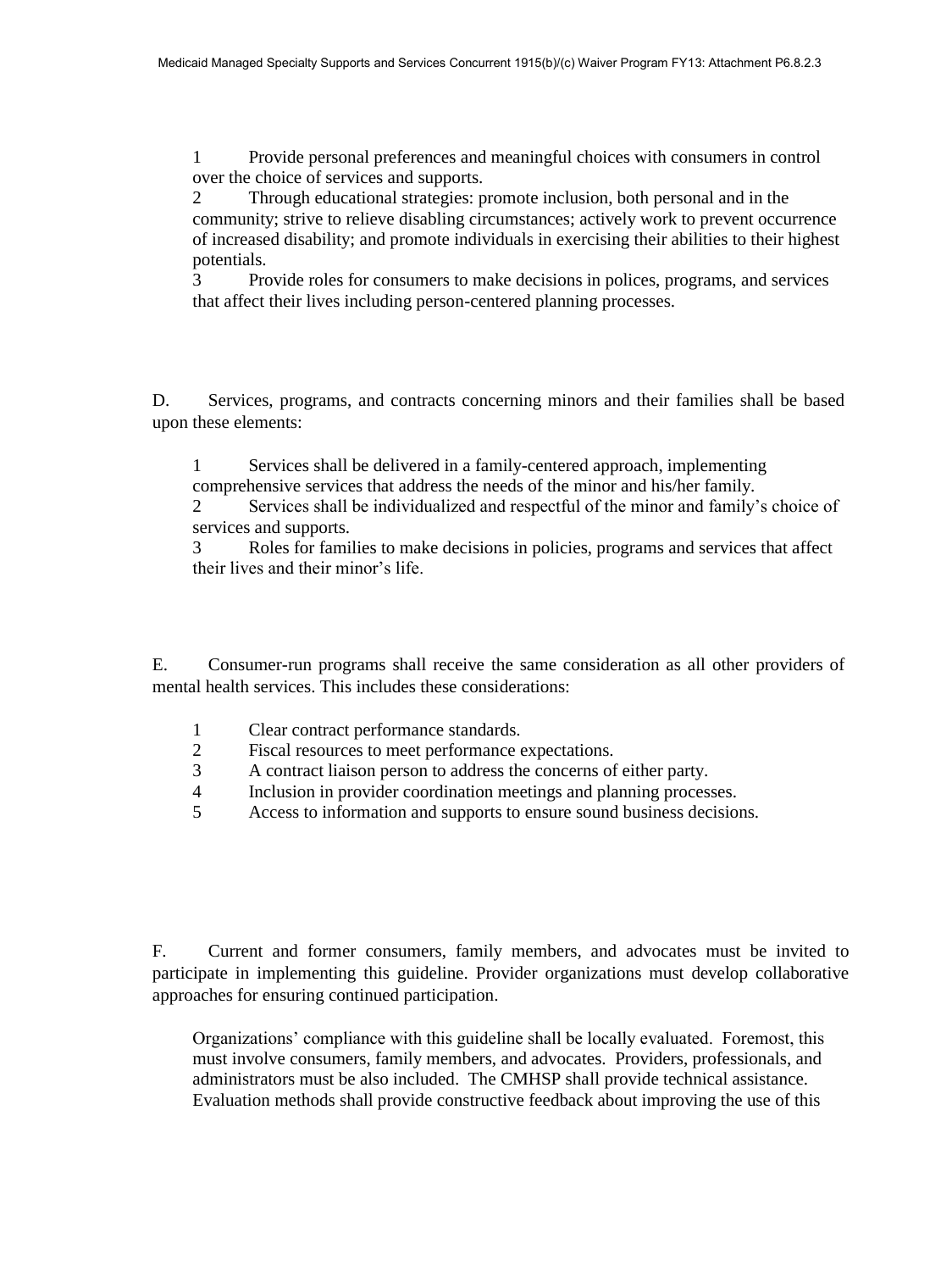guideline. This guideline requires that it be part of the organizations' Continuous Quality Improvement.